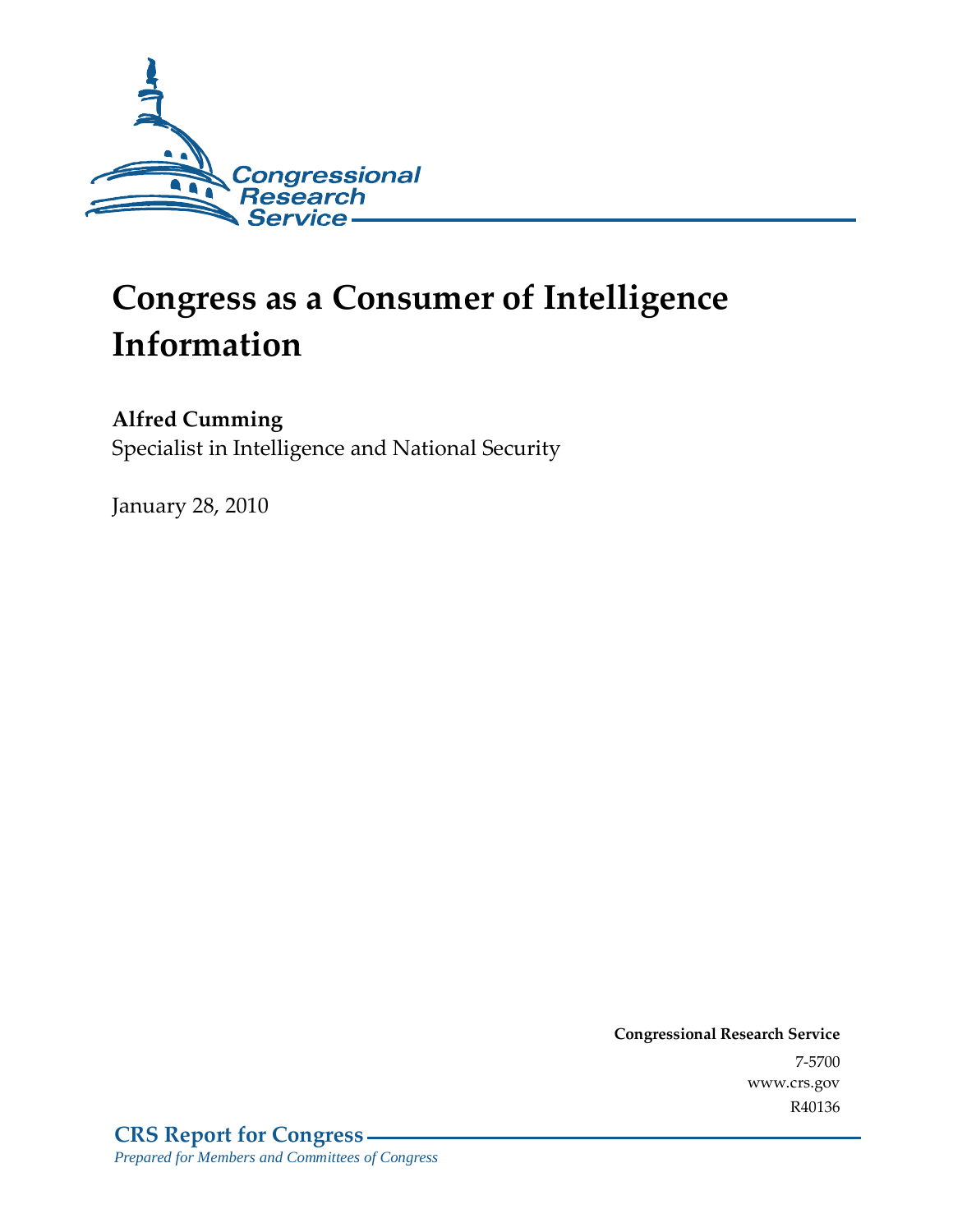### **Summary**

This report examines the role of Congress as a consumer of national intelligence and examines several issues that Congress might address during the second session of the 111<sup>th</sup> Congress.

The President, by virtue of his role as commander-in-chief and head of the executive branch, has access to all national intelligence collected, analyzed and produced by the Intelligence Community. By definition, the President, the Vice President, and certain Cabinet-level officials, have access to a greater overall volume of intelligence and to sensitive intelligence information than do members of the congressional intelligence committees. Moreover, since the intelligence agencies are part of the executive branch, the President has the authority to restrict the flow of intelligence information to Congress and its two intelligence committees.

The Fort Hood Army base shootings in November 2009, followed later that year by the Christmas Day airline bombing plot and the Afghanistan suicide bombing that killed seven Central Intelligence Agency employees refocused congressional attention on a number of intelligence issues, including the role Congress plays as a consumer of intelligence. Each of these cases serves to underscore the sensitivity with which Congress views the executive branch's statutory obligation to keep the legislative branch fully and currently informed of all intelligence activities.

While some Members of Congress reportedly have voiced satisfaction with executive branch efforts to keep them informed about some of these attacks, other Members generally have criticized the White House's notification efforts on national security issues and particularly its efforts to keep Congress apprised of the results of some of its reviews of the Fort Hood shootings.

Congress generally has routine access to "finished intelligence," or to those intelligence products that are published for general circulation within the executive branch. A finished intelligence product is one in which an analyst evaluates, interprets, integrates and places into context raw intelligence. Congress receives the preponderance of its intelligence information through briefings, which generally are initiated at the request of congressional committees, individual members or staff.

Congress does not routinely have access to the identities of intelligence sources, methods employed by the Intelligence Community in collecting analyzing intelligence, "raw" or unevaluated intelligence, or certain written intelligence products tailored to the specific needs of the President and other high-level executive branch policymakers.

Among the issues the  $111<sup>th</sup>$  Congress may choose to examine during its second session is whether the executive branch is meeting its statutory obligation to keep Congress fully and currently informed of all intelligence matters. Congress also may choose to review what the Intelligence Community says is its intention to strike an appropriate balance between protecting intelligence sources while providing intelligence analysts and consumers—including those in Congress more information about the reliability of those sources.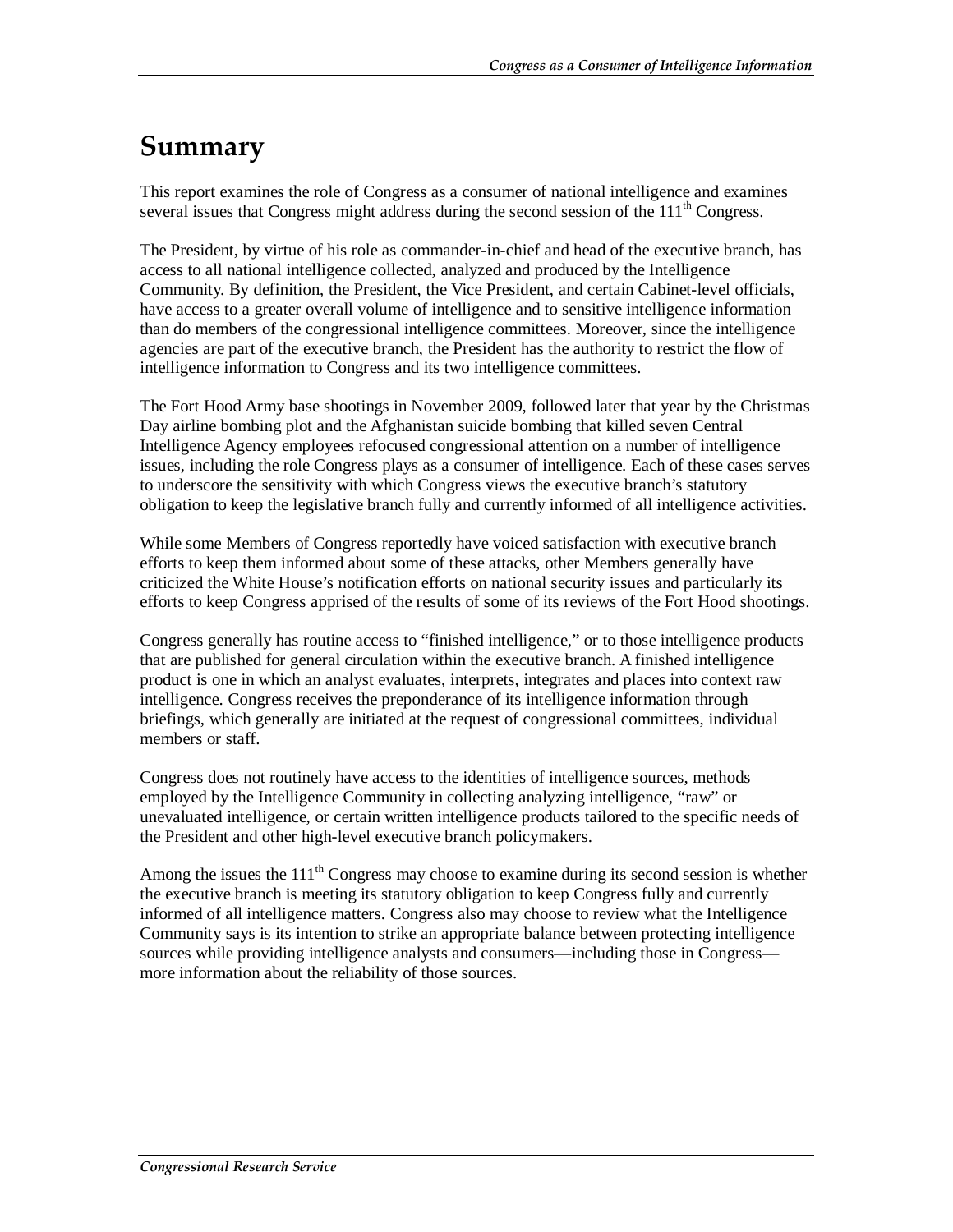### **Contents**

| Congressional Access to Intelligence Information Not Routinely Provided in Four Areas 5 |  |
|-----------------------------------------------------------------------------------------|--|
|                                                                                         |  |
| Exceptions to The Practice of Not Routinely Sharing Certain Intelligence With Congress7 |  |
|                                                                                         |  |
|                                                                                         |  |
|                                                                                         |  |
|                                                                                         |  |

#### **Contacts**

|--|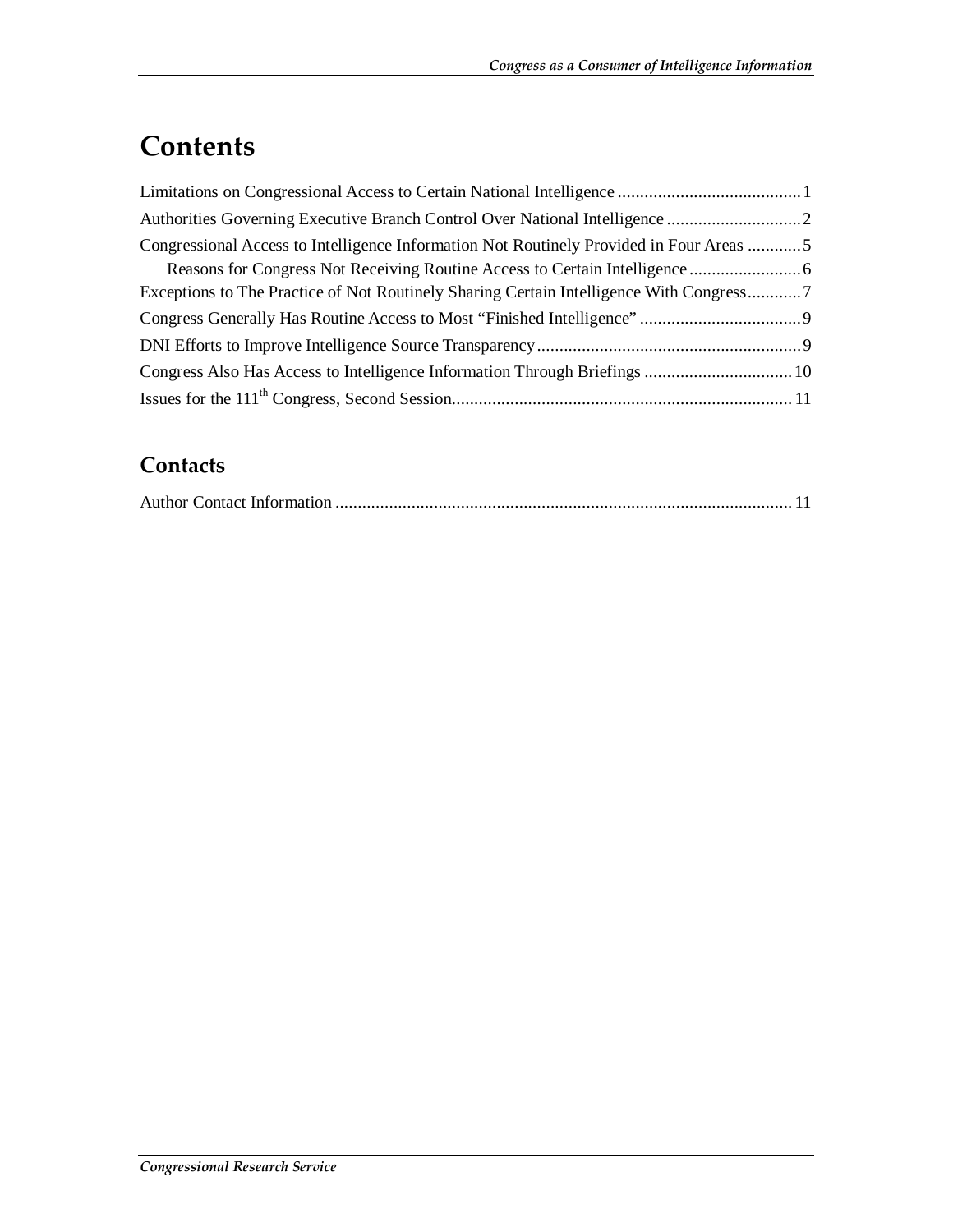# **Limitations on Congressional Access to Certain National Intelligence**

By virtue of his constitutional role as commander-in-chief and head of the executive branch, the President has access to all national intelligence collected, analyzed, and produced by the Intelligence Community. Because the intelligence agencies are part of the executive branch, the President's position affords him the authority—which, at certain times, has been asserted<sup>1</sup>—to restrict the flow of intelligence information to Congress and its two intelligence committees, which are charged with providing legislative oversight of the Intelligence Community.<sup>2</sup>

The issue of restricting the flow of intelligence information to Congress, a perennial point of conflict between the legislative and executive branches, has most recently resurfaced in the wake of the Fort Hood Army base shootings in November 2009, the subsequent Christmas Day airline bombing plot, and the Afghanistan suicide bombing that killed seven Central Intelligence Agency employees later that year. Together, these incidents underscored the degree of sensitivity with which Congress views the executive branch's statutory obligation to keep the legislative branch fully and currently informed of all intelligence activities.

While some Members of Congress reportedly voiced satisfaction with executive branch efforts to keep them informed about some of these attacks, other Members have generally criticized the White House's notification efforts, particularly with regard to the Fort Hood shootings are concerned.

House Intelligence Committee Chairman Reyes reportedly said that he has been "very satisfied" with the Administration's response with regard to information sharing pertaining to the Christmas Day airline bombing attempt. Representative Peter Hoekstra, however, reportedly asserted that the White House has done a poor job of keeping Congress informed of national security issues, generally, and criticized the White House for continuing to "put up roadblocks and hurdles to prevent us form getting information or answers to even basic questions."<sup>3</sup>

As a result of its control over intelligence, the executive branch, including the President, the vice president and a small number of presidentially-designated Cabinet-level officials<sup>4</sup>—in contrast to

<sup>-</sup><sup>1</sup> Reportedly "furious" about what he apparently believed to be unauthorized disclosures of classified information by Congress, President Bush on October 5, 2001, ordered that the provision of classified information and sensitive law enforcement information be restricted to the Republican and Democratic leaders of both the House and Senate, and to the chairmen and ranking members of the two congressional intelligence committees. Until the President issued his order, and in keeping with prior practice, all Members of the intelligence committees had access to most such information. The President agreed to rescind his order after several days, reportedly following a personal telephone conversation between the President and Sen. Bob Graham, then-chairman of the Senate's intelligence committee, and after negotiations between White House staff and Graham. See Bob Woodward, Bush at War, pp. 198-199. (Simon and Schuster).

 $2^2$  The Senate established its intelligence oversight committee, the Senate Select Committee on Intelligence (SSCI), in May 1976. The House of Representatives followed suit in July 1977, creating the House Permanent Select Committee on Intelligence (HPSCI).

<sup>3</sup> See Jennifer Bendery, "Democrats Seek Cover on Security," *Roll Call*, January 14, 2010.

<sup>&</sup>lt;sup>4</sup> Central Intelligence Agency website http://www.cia.gov/cia/di/analytica\_products\_section.html.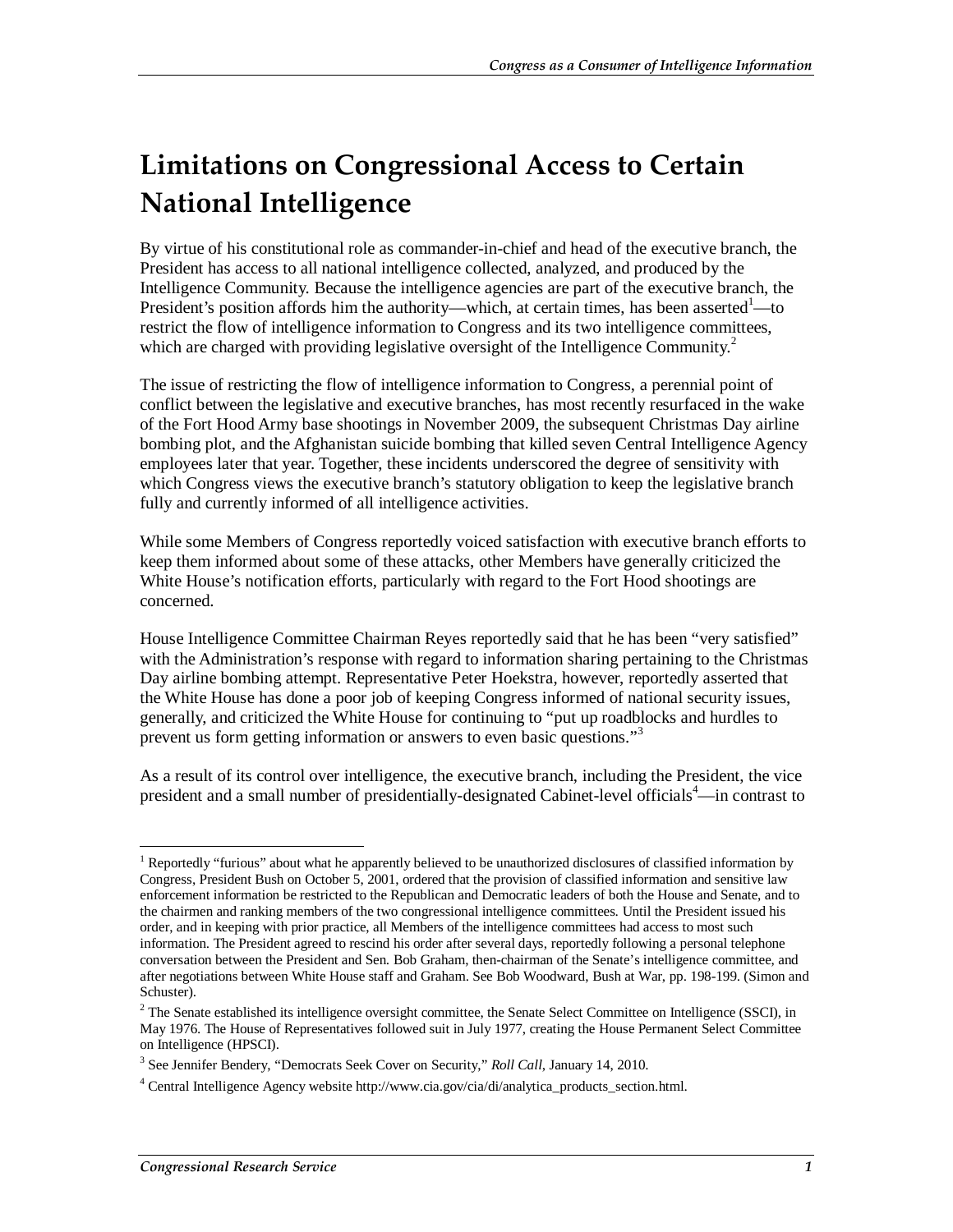Members of Congress<sup>5</sup>—arguably have access to a greater overall volume of intelligence and to more sensitive intelligence information, including information regarding intelligence sources and methods.<sup>6</sup> Top Administration officials, unlike Members of Congress, also have the authority to more extensively task the Intelligence Community, and its extensive cadre of analysts, for followup information. As a result, some contend, the President and his most senior advisors are better positioned to assess accurately the quality of the Intelligence Community's intelligence than is Congress.<sup>7</sup>

In addition to their greater access to intelligence, the President and his senior advisors also are arguably better equipped than is Congress to assess intelligence information by virtue of the primacy of their roles in formulating U.S. foreign policy. Their foreign policy responsibilities often require active, sustained, and often personal interaction, with senior officials of many of the same countries targeted for intelligence collection by the Intelligence Community. Thus the President and his senior advisors, some contend, are better positioned to glean additional information and impressions—information that, like certain sensitive intelligence information, is generally unavailable to Congress—that can provide them with additional perspective with which to judge the quality of intelligence.

### **Authorities Governing Executive Branch Control Over National Intelligence**

The President is able to control dissemination of intelligence information to Congress because the Intelligence Community is part of the executive branch. The Intelligence Community was created by law and executive order to principally serve the government's executive branch in the execution of its responsibilities.<sup>8</sup> Thus, as the head of the executive branch, the President generally is acknowledged to be "the owner" of national intelligence.

The President's otherwise exclusive control over national intelligence, however, is tempered by a statutory obligation to keep Congress, through its two congressional intelligence committees, "fully and currently informed of all intelligence activities."<sup>9</sup> Current law also prevents the

<sup>&</sup>lt;sup>5</sup> To the extent that Members of Congress are entitled access to intelligence information, it is by virtue of their elected positions. Members are not subject to background checks, nor are they issued security clearances. Congressional staff who are provided access to classified information are subject to these requirements.

<sup>&</sup>lt;sup>6</sup> Michael Hayden, the Director of the Central Intelligence Agency, reportedly said that Barack Obama, as presidentelect, would have access to vastly more intelligence, including ongoing covert operations, than he was privy to as a senator. "Through expanded access, greater than what he had in his briefings as a candidate or as a Senator, he will see the full range of capabilities we deploy for the United States," Hayden reportedly stated. See Nedra Pickler, "Obama to Begin Intelligence Briefings," *Associated Press*, Nov. 5, 2008.

 $<sup>7</sup>$  This memorandum does not directly address the quality of Intelligence Community collection and analysis, but rather</sup> limits its focus to the degree of access to intelligence information enjoyed by federal government policymakers including Members of Congress—and the degree to which that access enables them to assess its quality. There exists extensive commentary which does address the quality of the Intelligence Community's collection and analytic capabilities, including more recently that contained in a report issued by the Commission on the Intelligence Capabilities of the United States Regarding Weapons of Mass Destruction. See WMD Commission, Report to the President of the United States, March 31, 2005 [Hereafter, cited as the WMD Commission Report].

<sup>8</sup> L. Britt Snider, "Sharing Secrets With Lawmakers: Congress as a User of Intelligence," *Center For The Study of Intelligence*, Central Intelligence Agency, February, 1997, p. 17.

<sup>&</sup>lt;sup>9</sup> Sec. 501 [50 U.S.C. 413] (a)(1) of the National Security Act of 1947, as amended. [ct (50 U.S.C. 501[a][1]). Some (continued...)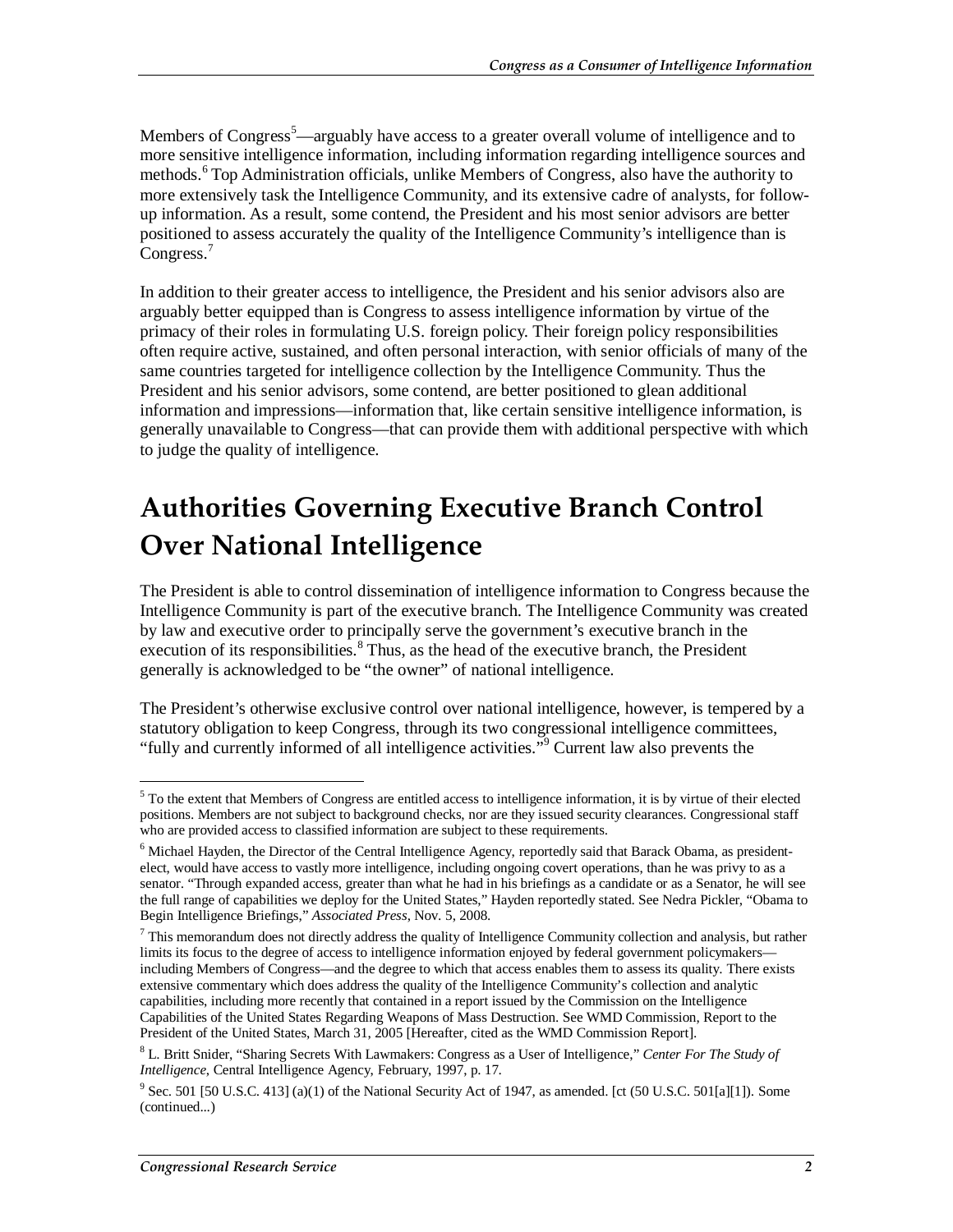executive branch from withholding intelligence information from the committees on the grounds that providing such information would constitute the unauthorized disclosure of classified information, or information relating to intelligence sources and methods.<sup>10</sup>

In 2004, Congress further strengthened its access claims to national intelligence when it approved intelligence reform legislation explicitly directing that the Director of National Intelligence (DNI) provide the legislative branch access to national intelligence.<sup>11</sup> Under previous statute, the head of the Intelligence Community was legally required to provide the legislative branch national intelligence, but only "where appropriate."<sup>12</sup> Congress never defined, either in statute, report language, or during debate, what it considered to be "appropriate," essentially ceding to the executive branch the freedom to adopt its own interpretation of congressional intent in this regard. Despite the unqualified directive adopted in 2004, however, its impact on the Intelligence Community, as is so often the case, turns on how aggressively Congress chooses to assert its statutory prerogative.

Despite certain conflicting legal authorities governing congressional access to national intelligence, the U.S. Judicial Branch has not had to address the issue, since no case involving an executive-legislative branch dispute over access to intelligence has reached the U.S. courts.<sup>13</sup> Absent a court ruling more clearly defining executive and legislative branch authorities in this area, which most observers view as unlikely, the executive branch has contended that it is under no legal obligation to provide Congress access to all national intelligence.<sup>14</sup> By contrast, Congress, through its congressional intelligence oversight committees, has asserted in principle a legal authority for unrestricted access to intelligence information. The Committees, historically, have interpreted the law as allowing room to decide *how*, rather than *whether*, they will have access to intelligence information, provided that such access is consistent with the protection of sources and methods. In practice, however, Congress has not sought *all* national intelligence information.<sup>15</sup> Unless the intelligence committees have asserted a compelling need, the committees generally have not routinely sought access to certain sensitive intelligence information, such as intelligence sources and methods. When the committees have cited a compelling need for such access, Members generally have reached an accommodation with the executive branch, but not always.

<u>.</u>

<sup>(...</sup>continued)

observers have asserted that this language was intended to create an obligation to provide information for oversight purposes rather than establishing a legal requirement that the executive branch provide Congress substantive intelligence information. But they have noted that the congressional intelligence committees have viewed this as a "distinction without a difference," and that the committees have asserted a need for access to substantive intelligence in order to conduct oversight. See L. Britt Snider, "Sharing Secrets With Lawmakers: Congress as a User of Intelligence," *Center For the Study of Intelligence*, Central Intelligence Agency, February 1997, p. 11. <sup>10</sup> Sec. 501 [50 U.S.C. 413] (a)(2)(e).

<sup>&</sup>lt;sup>11</sup> P.L. 108-458, Sec. 102A.(a)(1)(D) [50 U.S.C. 403-1].

<sup>&</sup>lt;sup>12</sup> In 1992, Congress enacted legislation spelling out the duties of the then-titled position of Director of Central Intelligence (DCI), requiring that the DCI provide Congress substantive intelligence information "where appropriate." See Title VII of the FY 2003 Intelligence Authorization Act.

<sup>13</sup> L. Britt Snider, "Sharing Secrets With Lawmakers: Congress as a User of Intelligence," *Center For The Study of Intelligence*, Central Intelligence Agency, February, 1997, p. 17. <sup>14</sup> Ibid, p. 17.

 $15$  Ibid, pp. 17-18.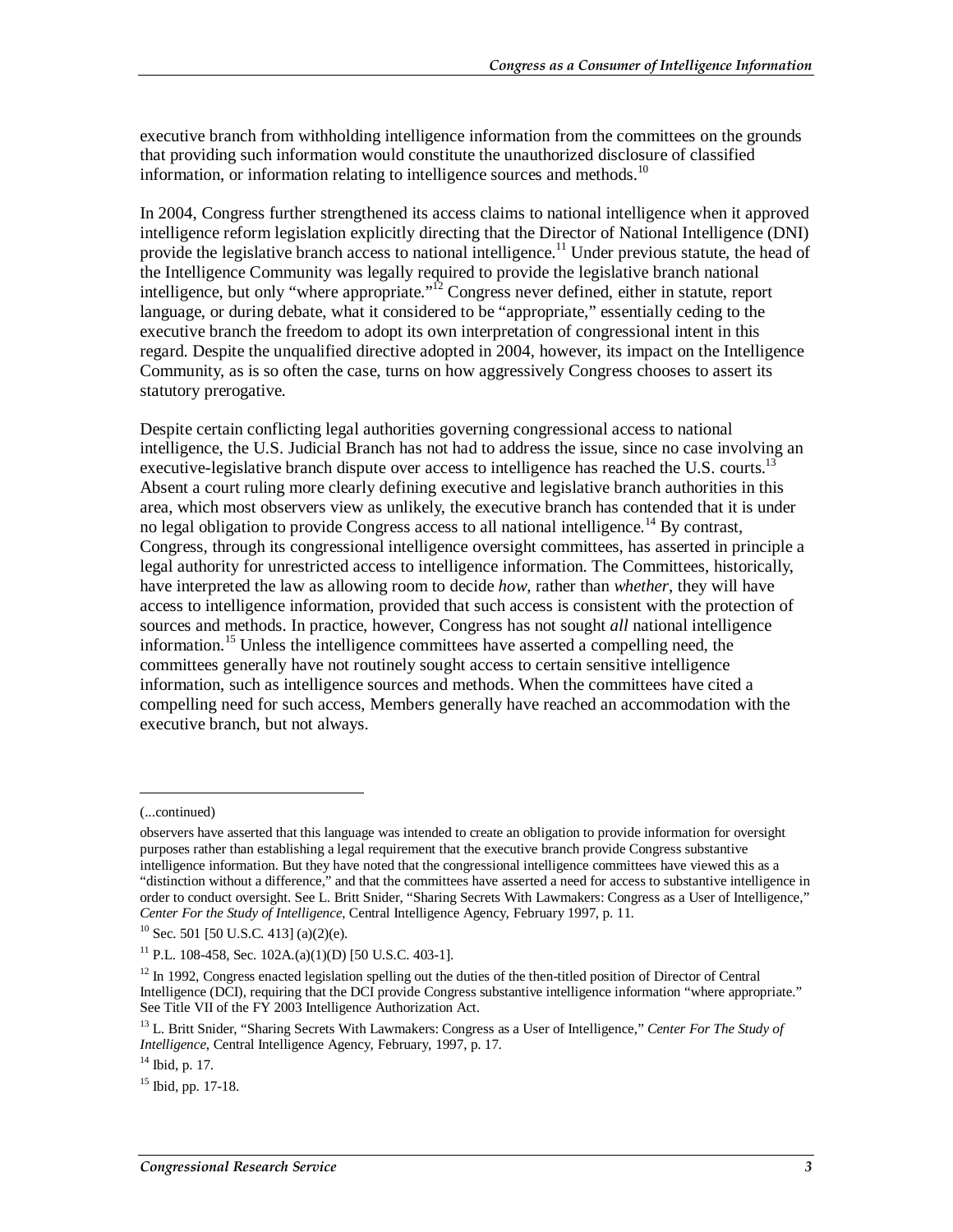Perhaps, in part, because of these differing legal views, the executive and legislative branches apparently have not agreed to a set of formal written rules that would govern the sharing and handling of national intelligence.<sup>16</sup> Rather, according to one observer, writing in a 1997 monograph:

The current system is entirely the product of experience, shaped by the needs and concerns of both branches over the last 20 years. While some aspects of current practice appear to have achieved the status of mutually accepted "policy," few represent hard-and-fast rules. "Policy" will give way when it has to. $^{17}$ 

In 2001, and again in 2002, the Senate Select Committee on Intelligence (SSCI) directed that the Director of Central Intelligence<sup>18</sup> prepare a comprehensive report that would examine the role of Congress as a consumer of intelligence, and explore the development of mechanisms that would provide Members tailored intelligence products in support of their policymaking responsibilities.<sup>19</sup> CRS is unaware whether the Director produced such a report.

Subsequently, both intelligence committees attempted to ensure that the full membership of each committee were kept fully and currently informed of that intelligence viewed by executive branch as being the most sensitive. In the fiscal year (FY) 2006 intelligence authorization bill (S. 1803), the SSCI included language requiring that the Intelligence Community, upon the request of either the Chairman or Ranking Member of either of the congressional intelligence committees, provide "any intelligence assessment, report, estimate, legal opinion, or other intelligence information," within 15 days of the request being made, unless the President certifies that the document or information is not being provided because the President is asserting "a privilege pursuant to the Constitution of the United States."20

More recently, both intelligence committees have attempted to address so-called Gang of Eight notifications, which are notifications of especially sensitive covert actions that by statute can be limited to the chairmen and ranking minority members of the two congressional intelligence committees, the Speaker and minority leader of the House, and Senate majority and minority leaders if the President determines that doing so is essential in order to protect vital U.S. interests. In its version of the FY2010 Intelligence Authorization bill, the House Intelligence Committee replaced the current Gang of Eight statutory provision, by adopting a statutory requirement that each of the intelligence committees establish written procedures as may be necessary to govern such notifications.

The Senate Intelligence Committee, in its version of the FY2010 Intelligence Authorization bill, left the Gang of Eight statutory structure unchanged, adopting instead, language requiring that the

 $16$  Ibid, p. 23.

 $17$  Ibid, p. 23. With regard to an "experience-based" system and providing the congressional intelligence committees with operational intelligence, the executive branch generally limits the provision of such information to the Committees' Chairmen and Ranking Members. This limitation despite there being in law only one provision—Section 503 of the 1947 National Security Act as amended—permitting the Executive to do so, and only the limited cases pertaining to the notification of covert action activity.

 $18 \text{ In } 2004$ , Congress eliminated the position of Director of Central Intelligence and established a new position, the Director of National Intelligence (DNI), to head the Intelligence Community. See P.L. 108-458, the Intelligence Reform and Terrorism Prevention Act of 2004, Sec. 1001, Subtitle A, Sec.1011.

<sup>&</sup>lt;sup>19</sup> S.Rept. 107-63, p. 6 (accompanying S. 1428), and S.Rept. 107-149, p. 10 (accompanying S. 2506).

 $^{20}$  In the 109th Congress, S. 1803, Sec. 107. Congress did not approve the FY2006 Intelligence Authorization Bill.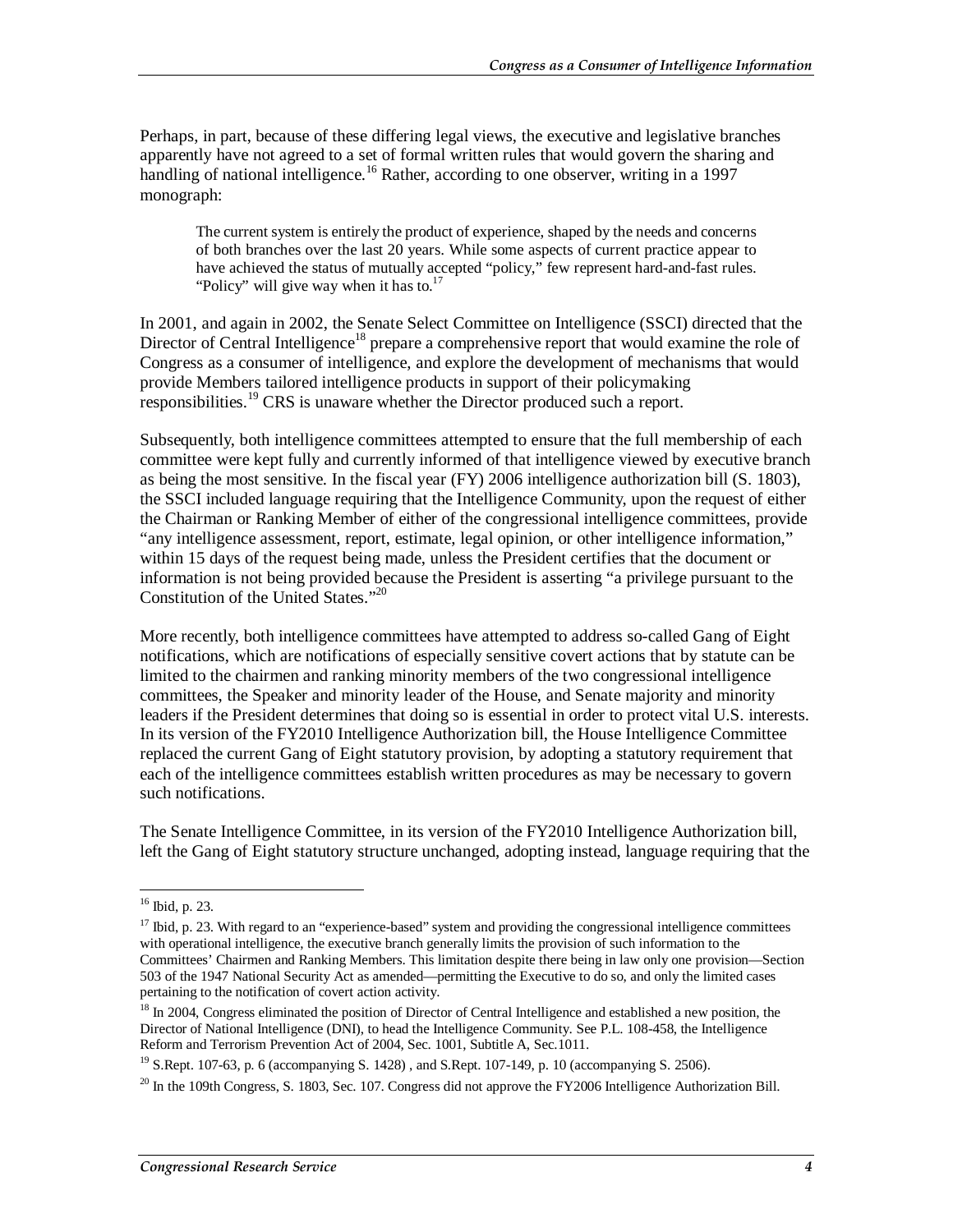full membership of the intelligence committees be informed of all covert actions and that all members of the two intelligence committees be notified when the executive branch notified the Gang of Eight of any covert action activities.

### **Congressional Access to Intelligence Information Not Routinely Provided in Four Areas**

The executive branch generally does not routinely provide with Congress four general types of intelligence information:

- 1. the identities of intelligence sources;
- 2. the "methods" employed by the Intelligence Community in collecting and analyzing intelligence;
- 3. "raw" intelligence, which can be unevaluated or "lightly" evaluated intelligence,<sup>21</sup> which in the case of human intelligence,<sup>22</sup> sometimes is provided by a single source, but which also could consist of intelligence derived from multiple sources when signals<sup>23</sup> and imagery<sup>24</sup> collection methods are employed; and
- 4. certain written intelligence products tailored to the specific needs of the President and other high-level executive branch policymakers. Included is the President's Daily Brief (PDB), a written intelligence product which is briefed daily to the President, and which consists of six to eight relatively short articles or briefs covering a broad array of topics.<sup>25</sup> The PDB emphasizes current intelligence<sup>26</sup> and is viewed as highly sensitive, in part, because it can contain intelligence source and operational information. Its dissemination is thus limited to the

<sup>-</sup> $2<sup>1</sup>$  Unevaluated raw intelligence consists of intelligence that has not been analyzed; lightly evaluated raw intelligence can include, for example, a brief description of the credibility of the source providing the information.

 $^{22}$  Human intelligence, or "HUMINT," is espionage (i.e., spying), which consists largely of sending agents to foreign countries, where they attempt to recruit foreign nationals to spy. See Mark L. Lowenthal, Intelligence: From Secrets to Policy, *CQ Press*, 2003, p. 74.

<sup>&</sup>lt;sup>23</sup> Signals Intelligence, or "SIGINT," refers to the interception of communications between two parties, but also can refer to the pick-up of data relayed by weapons during tests and electronic emissions from modern weapons and tracking systems. See Mark M. Lowenthal, Intelligence: From Secrets to Policy (Second Edition), *CQ Press*, 2003, p. 71.

 $24$  Imagery Intelligence, or "IMINT," also referred to as photo intelligence, is generally considered to be a picture produced by an optical system akin to a camera, but can also refer to images that can be produced by infrared imagery and radar. See Mark M. Lowenthal, Intelligence: From Secrets to Policy (Second Edition), *CQ Press*, 2003, pp. 63-64.

<sup>&</sup>lt;sup>25</sup> National Commission on Terrorist Attacks Upon the United States, The 9/11 Commission Report: Final Report of the National Commission on Terrorist Attacks Upon the United States, July 22, 2004, p. 254. (Hereafter, cited as the 9/11 Commission Report.) The PDB format does change to suit the preferences of each President. See Mark M. Lowenthal, Intelligence: From Secrets to Policy, (Second Edition), *CQ Press*, 2003, p. 48.

<sup>&</sup>lt;sup>26</sup> See the Commission on the Intelligence Capabilities of the United States Regarding Weapons of Mass Destruction Commission, Report to the President of the United States, March 31, 2005, p. 181. Current intelligence is defined by the Intelligence Community as being that intelligence which: addresses day-to-day events; apprises intelligence consumers of new developments and related background; warns of near-term consequences; and signals potentially dangerous situations that may occur in the near future. See U.S. Intelligence Community web page http://www.intelligence.gov/2-business\_cycle5.shtml.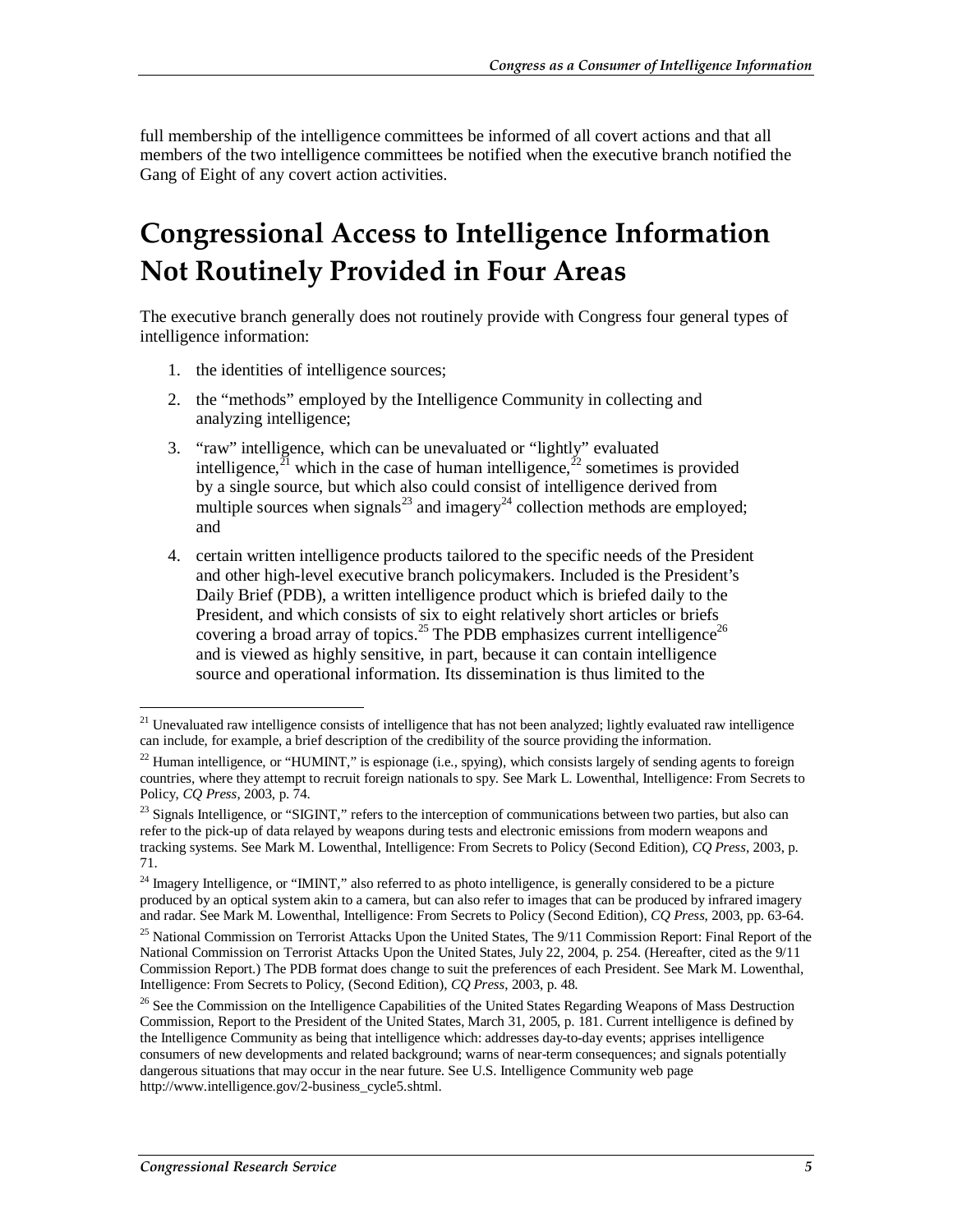President and a small number of presidentially-designated senior Administration policymakers.<sup>27</sup>

#### **Reasons for Congress Not Receiving Routine Access to Certain Intelligence**

- In not providing Congress routine access to source identities, executive branch officials cite the need to protect against "leaks" or unauthorized disclosures of information that the Intelligence Community generally considers to be its most sensitive. The argument is made that as more individuals are briefed about sources, the greater is the risk that this information will be disclosed, inadvertently or otherwise. Consequently, such disclosures, it is asserted, could endanger the lives of sources, or, at the very least, jeopardize current or future access to those intelligence sources.
- Executive branch officials point to similar security-related concerns in explaining why Congress is not routinely provided information on intelligence methods, particularly collection methods. As in the case of source protection, officials argue that effective intelligence collection demands that intelligence collection methods—human and technical—must be protected.
- Officials also attribute security concerns, in part, as the reason for generally withholding raw intelligence from the legislative branch. Raw intelligence, it is argued, is sometimes necessarily derived from a single source, thus making the source more vulnerable to identification and ultimate exposure. Moreover, it is asserted, even when intelligence is collected from multiple sources, as it sometimes is when signals and imagery intelligence collection efforts are employed, knowledge of these collection methods can be determined from the underlying raw intelligence.
- Intelligence Community officials generally cite two additional reasons for restricting congressional access to raw intelligence. First, they contend that it would be "dangerous" if a Member of Congress were to gain access to, and possibly make policy decisions based upon, raw, unevaluated intelligence that has not been analyzed and placed into proper context. Second, they argue that, as a practical matter, Congress lacks the physical capacity to securely store the volume of raw intelligence the Intelligence Community generates.<sup>2</sup>
- Finally, executive branch officials generally restrict congressional access to written intelligence products—including PDBs—that are tailored to the needs of individual policymakers. They assert that it would be inappropriate to provide such products to Congress, because these products are tailored to the specific needs of individual policymakers, and often include information about the

 $27$  According to the 9/11 Commission, the exact number of policymakers who receive the PDB varies by Administration. In the Clinton Administration, up to 25 officials had access to the PDB. By contrast, the Bush Administration, prior to the 9/11 terrorist attacks, limited the distribution of the PDB to six officials. See 9/11 Commission Report, p. 254 and p. 533.

<sup>28</sup> L. Britt Snider, "Sharing Secrets With Lawmakers: Congress as a User of Intelligence," *Center For The Study of Intelligence*, Central Intelligence Agency, February, 1997, p. 26.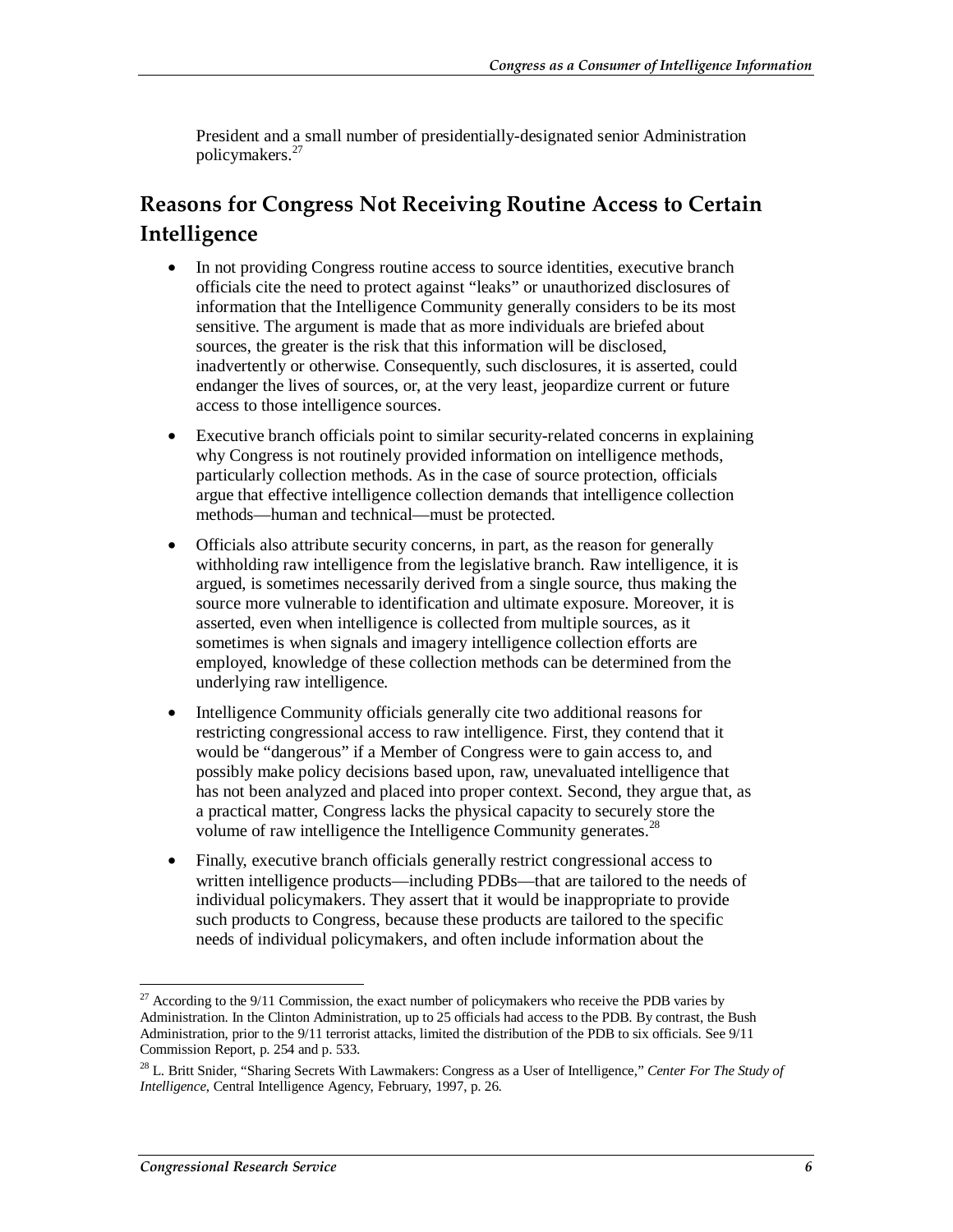policymaker's contacts with foreign counterparts, as well as the reactions of those counterparts.<sup>29</sup>

- Although PDB consumers have access to all such intelligence, intelligence sources, methods, and operational information historically have been tightly restricted, even within the executive branch. Intelligence Community analysts, for example, often have access to such information, only on a need-to-know basis $^{30}$
- While congressional intelligence officials have not routinely requested access to the types of intelligence information discussed above, they have questioned the executive branch's security concerns with regard to certain raw intelligence, noting that it generally is more widely available to executive branch officials.<sup>31</sup> They have disputed whether Congress is less capable than is the Executive in its ability to evaluate and safeguard sensitive intelligence.<sup>32</sup>

### **Exceptions to The Practice of Not Routinely Sharing Certain Intelligence With Congress**

Although Congress generally has not had access to information pertaining to intelligence sources and methods, raw intelligence, or to intelligence products tailored to high-level policymakers including PDBs—notably, Congress occasionally has successfully obtained such intelligence information from the executive branch.

For example, while investigating Central Intelligence Agency (CIA) covert action operations in Nicaragua in the 1980s, the intelligence committees requested and obtained the identities of certain intelligence sources. The committees also sought and gained access to certain raw intelligence. On other occasions, committee members have successfully requested raw intelligence in order to verify certain Intelligence Community judgments contained in various

<u>.</u>

 $^{29}$  Ibid, p. 25.

<sup>&</sup>lt;sup>30</sup> In the wake of the Intelligence Community's much-criticized October 2002 National Intelligence Estimate (NIE) on the status of Iraq's weapons of mass destruction, the Intelligence Community is now more rigorously evaluating the credibility and authentication of intelligence sources, from whom information is derived and used to form and support NIE judgments. Moreover, former Central Intelligence Agency (CIA) Deputy Director for Intelligence Jami Misick, in a speech to analysts in March, 2004, said, "Analysts can no longer be put in a position of making a judgment on a critical issue without a full and comprehensive understanding of the [intelligence] source's access to the information on which they are reporting....We are not brushing aside the Agency's [CIA] duty to protect sources and methods, but barriers to sharing information must be removed ... If you [the analyst] work the issue[,] you need to know the information. Period." She also stated that then-Director of Central Intelligence George Tenet had instructed senior CIA officials to devise a "permanent and lasting" solution to the problem of failing to adequately share intelligence source information with analysts. See a copy of Misick's speech at http://www.fas.org/irp/cia/product/021104miscik.pdf.

<sup>31</sup> L. Britt Snider, "Sharing Secrets With Lawmakers: Congress as a User of Intelligence," *Center For The Study of Intelligence*, Central Intelligence Agency, February, 1997, p. 26.

 $32$  With regard to protecting classified information, the executive and legislative branches each have criticized the other for failing to adequately guard against unauthorized disclosures of classified information. Neither branch, however, has suggested it is without fault. Rather, the debate, as often as not, has centered, to varying degrees, on the relative number of unauthorized disclosures that can be traced to each branch, the degree of sensitivity of such disclosures, and whether each branch has been sufficiently aggressive in its attempts to identify and penalize the perpetrator.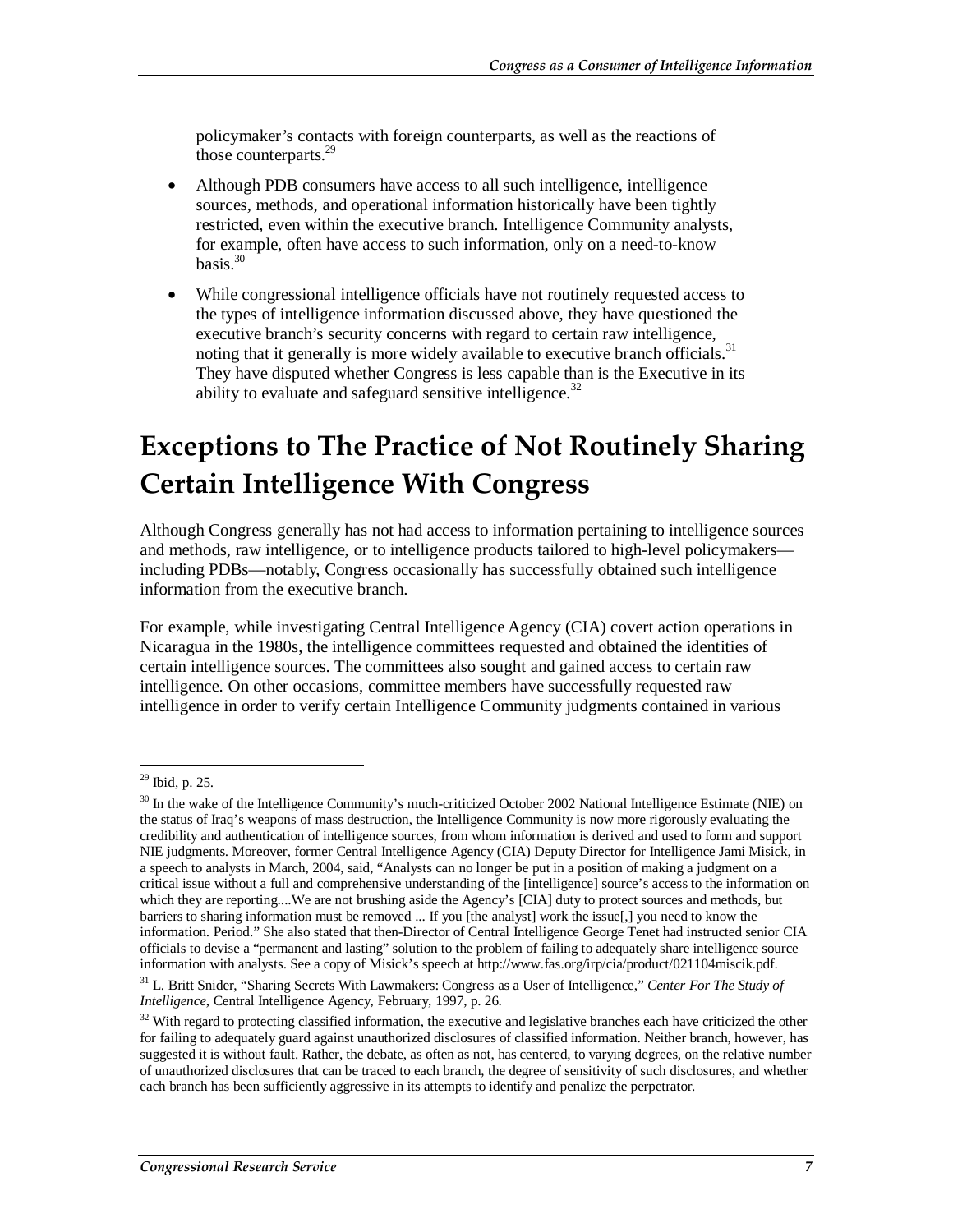National Intelligence Estimates (NIE).<sup>33</sup> Intelligence committee staff also has been granted access to PDBs, and PDB articles in the course of conducting certain investigations and oversight.<sup>34</sup>

Generally, however, various Administrations, sooner or later, have been reluctant to share certain intelligence information. In 2002, for example, President Bush rejected a request by the Congressional Joint Inquiry investigating the September  $11<sup>th</sup>$  terrorist attacks to review the August 6, 2001, PDB, which contained an article titled *Bin Ladin Determined To Strike in U.S.35* The Bush Administration also denied a request by the SSCI to review PDBs relevant only to Iraq's weapons of mass destruction capabilities and links to terrorists as part of the Committee's review of the Intelligence Community's prewar intelligence assessments on Iraq.<sup>36</sup> (The Bush Administration, however, did provide limited access to PDBs to two commissions: the 9/11 Commission<sup>37</sup> and the Commission on the Intelligence Capabilities of the United States Regarding Weapons of Mass Destruction (hereafter, cited as the WMD Commission).)<sup>38</sup>

Critics also have faulted President Barack Obama in this regard, asserting that he and his Administration has failed to keep Congress informed of certain national security issues and specifically criticizing the Administration for not briefing the intelligence committees on the Fort Hood shootings.<sup>39</sup>

<sup>33</sup> L. Britt Snider, "Sharing Secrets With Lawmakers: Congress as a User of Intelligence," *Center For The Study of Intelligence*, Central Intelligence Agency, February, 1997, p. 12. An National Intelligence Estimate expresses the coordinated judgments of the Intelligence Community, and thus represents the most authoritative assessment by the Director of National Intelligence with respect to a particular national security issue. It is considered to be an "estimative" intelligence product, in that it addresses what intelligence analysts believe may be the course of future events.

<sup>34</sup> Ibid, p. 25.

<sup>&</sup>lt;sup>35</sup> The Joint Congressional Inquiry, established in the legislative branch (P.L. 107-306, Title VI, Sec. 601-602), was known formally as the Joint Inquiry Into Intelligence Community Activities Before and After the Terrorist Attacks of September 11, 2001[the Joint Inquiry's full report is available at http://www.9-11commission.gov/report/index.htm. Leadership of the Joint Inquiry unsuccessfully sought access to the August 6, 2001, PDB. After several days of discussions with executive branch representatives, Members decided not to pursue the request. The 9/11 Commission did gain access to this particular PDB article, and it was later declassified. See 9/11 Commission Report, p. 533 and p. 261 for the declassified text of the article.

<sup>&</sup>lt;sup>36</sup> Senate Select Committee on Intelligence, U.S. Intelligence Community's Prewar Intelligence Assessments on Iraq, S.Rept. 108-301, July 9, 2004, p. 3.

 $37$  The  $9/11$  Commission received access to about four years of articles from the PDB related to Bin Ladin, al Qaeda, the Taliban, and key countries such as Afghanistan, Pakistan, and Saudi Arabia, including all the Commission requested. The White House declined to permit all commissioners to review these documents. The Commission selected four representatives, including its chairman, vice chairman, and executive director to review the documents. The executive director prepared a detailed summary, which was reviewed by the White House for constitutional and especially sensitive classification concerns, and then made available to all commissioners and designated commission staff. See 9/11 Commission Report, p. 533.

<sup>&</sup>lt;sup>38</sup> The WMD Commission was provided limited access to a number of PDB articles relating to Iraq's WMD programs. See WMD Commission Report, p. 18.

<sup>39</sup> See Jennifer Bendery, "Democrats Seek Cover on Security," *Roll Call*, January 14, 2010.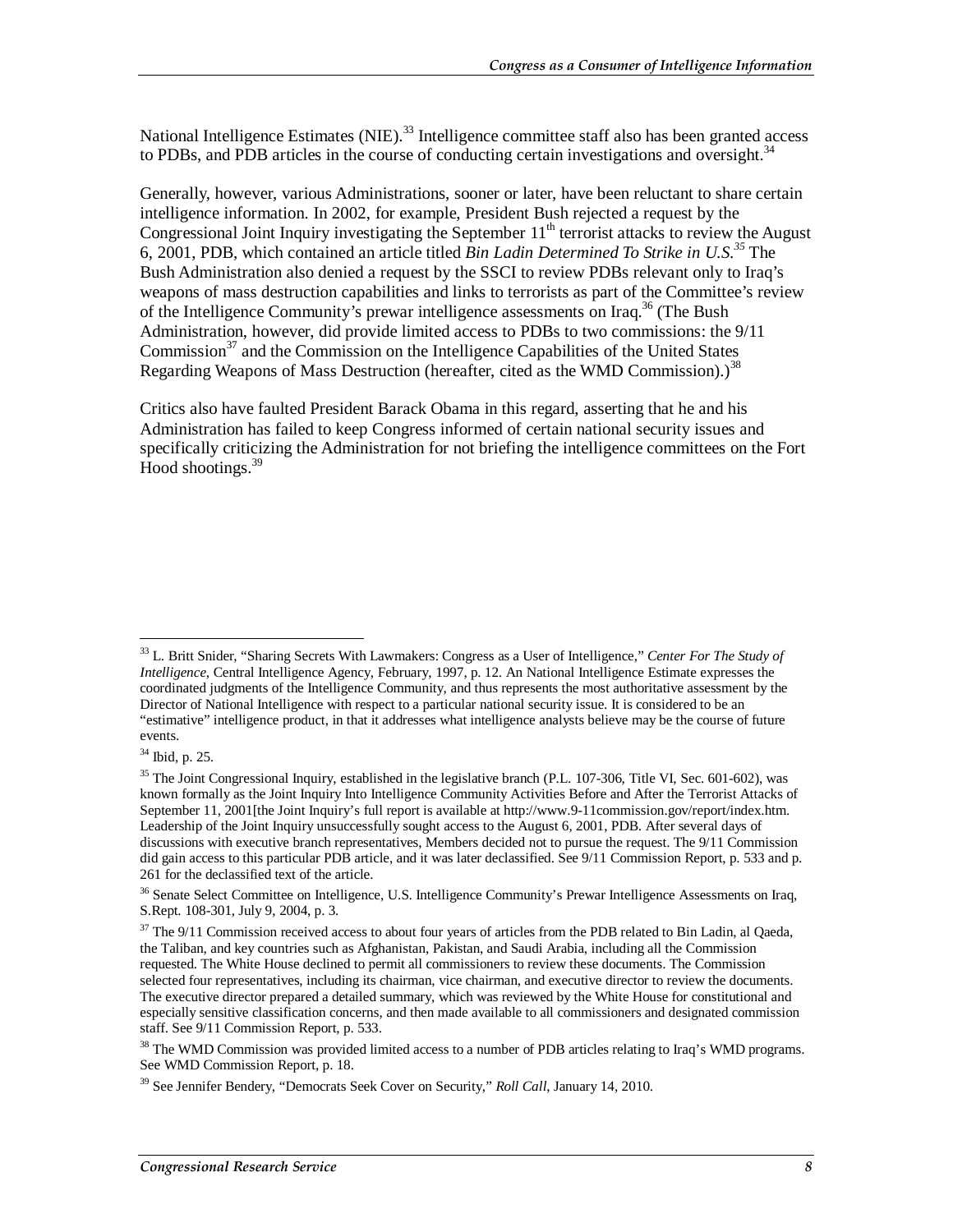# **Congress Generally Has Routine Access to Most "Finished Intelligence"**

Congress generally receives access to most finished intelligence products that are published for general circulation within the executive branch.<sup>40</sup> A finished intelligence product is one in which an analyst evaluates, interprets, integrates, and places into context raw intelligence.<sup>41</sup>

Although congressional access is limited to finished intelligence products, the volume of such products provided to Congress has increased over time.<sup>42</sup> Between 1947, when the National Security Act establishing the CIA was enacted, and the mid-1970s, the executive branch shared relatively little intelligence with Congress, and congressional overall access to intelligence information was quite limited. But after two special congressional investigative committees headed by former Senator Frank Church and Representative Otis Pike, respectively, investigated the Intelligence Community in the mid-1970s, the executive branch permitted the Intelligence Community to increase the flow of intelligence information to Congress.<sup>43</sup>

### **DNI Efforts to Improve Intelligence Source Transparency**

The Intelligence Community says it continues in its efforts to strike an appropriate balance between protecting its intelligence sources while providing intelligence analysts and consumers including those in Congress—more information about the reliability of those sources.

The issue of source protection gained prominence when it became clear that critical sourcing for the 2002 NIE on Iraq turned out to be inaccurate.<sup>44</sup> In its 2004 report on the U.S. Intelligence Community's prewar intelligence assessments on Iraq, the Senate Select Committee on

<sup>-</sup>40 L. Britt Snider, "Sharing Secrets With Lawmakers: Congress as a User of Intelligence," *Center For Study of Intelligence*, Central Intelligence Agency, February, 1997, p. 24.

<sup>&</sup>lt;sup>41</sup> U.S. Intelligence Community web page http://www.intelligence.gov/2-business\_cycle5.shtml.An NIE represents an example of a finished intelligence product.

 $42$  CIA, for example, one of 15 agencies comprising the Intelligence Community, estimates that in 2004 it provided Members of Congress more than 1,000 briefings and 4,000 publications, including finished intelligence, books, maps, etc. Other Community agencies also provide the congressional intelligence committees various finished intelligence products.

<sup>43</sup> L. Britt Snider, "Sharing Secrets With Lawmakers: Congress as a User of Intelligence," *Center For Study of Intelligence*, Central Intelligence Agency, February, 1997, p. iii. According to Snider, most of the voluminous number of finished intelligence reports provided to the congressional intelligence committees is read by no one. (p. 25 of Snider's monograph). He cites intelligence members and staff who say they are too busy to read all the finished intelligence reports that are provided daily, and some who state that it is not worth their time, or the time of the Member, to do so. Although the context of the comments is not entirely clear, they could, among other possibilities, represent a commentary on the quality of some of the intelligence products received by the two intelligence committees, or simply indicate that the products in every instance simply do not address the particular issues of concern to a Member or staff.

<sup>&</sup>lt;sup>44</sup> The Central Intelligence Agency subsequently declared one its principal sources of information on Iraq's weapons of mass destruction program—known as "Curveball"—a fabricator. For a detailed account of Curveball's role, see Bob Drogin, Curveball (New York: Random House, 2007).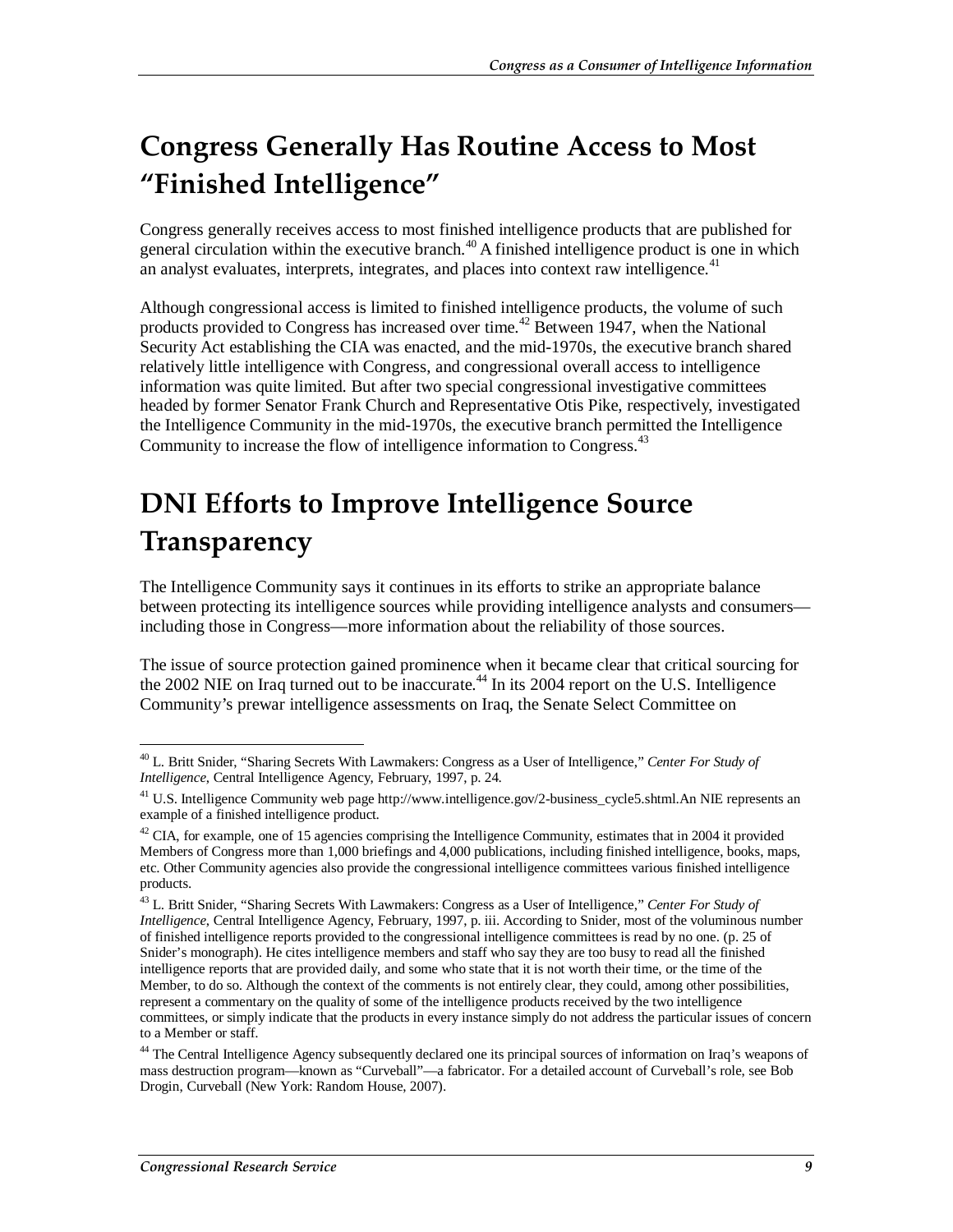Intelligence (SSCI) criticized the Intelligence Community for not providing more information about its sources. The Senate Committee concluded that source protection policies within the Intelligence Community direct or encourage "reports officers"<sup>45</sup> to exclude relevant detail about the nature of their sources.<sup>46</sup> As a result, according to the Committee, Intelligence Community analysts are unable to make fully informed judgments about the information they receive, relying instead on nonspecific source lines to reach their assessments. Moreover, relevant operational data is nearly always withheld from analysts, putting them at a further analytic disadvantage, the Committee stated in its final report.<sup>47</sup>

The DNI in 2007 promulgated a new policy intended to provide more source information to intelligence analysts. In a directive to the Intelligence Community, the DNI called for "consistent and structured sourcing information for all significant and substantive reporting or other information upon which the product's analytic judgments, assessments, estimates, or confidence levels depend."<sup>48</sup> Doing so, the DNI asserted, would enable "consumers to better understand the quantity and quality of information underlying the analysis."<sup>49</sup>

Some observers have suggested that because of the new policy, the Intelligence Community is now more fully and, thus, more accurately characterizing the reliability of it sources. Some of these same observers, however, assert that the DNI may have gone too far by requiring such precise sourcing that analysts my find themselves being hampered in interjecting their own informed views in the final intelligence product because of the new emphasis being placed on source information and its evaluation. Critics, however, contend that the DNI's directive has had limited impact and that it is still difficult for analysts to judge the reliability of certain intelligence sources because of their lack of access to information about sources.

### **Congress Also Has Access to Intelligence Information Through Briefings**

Although Congress receives numerous written intelligence products, it receives the preponderance of its intelligence information through briefings, which generally are initiated at the request of congressional committees, individual members, or staff.<sup>50</sup>

Such briefings can include a discussion of more sensitive information pertaining to intelligence sources and methods, particularly when the briefings involve the congressional intelligence committees. But even then, if the executive branch determines that such information is particularly sensitive, it will brief only the chairmen and ranking members of the two intelligence committees, or in lieu of the committee leadership, the committees' majority and minority staff

<sup>-</sup><sup>45</sup> An intelligence reports officer is generally a subject matter expert who evaluates intelligence.

<sup>&</sup>lt;sup>46</sup> See U.S. Congress, the Senate Select Committee on Intelligence, U.S. Intelligence Community's Prewar Intelligence Assessments on Iraq, S.Rept. 108-301, 108th Congress (2nd sess.), p. 33.

 $47$  Ibid.

<sup>&</sup>lt;sup>48</sup> Intelligence Community Directive Number 206, Sourcing Requirements for Disseminated Analytic Products, October 17, 2007.

 $49$  Ibid.

<sup>50</sup> Ibid, p. 26.